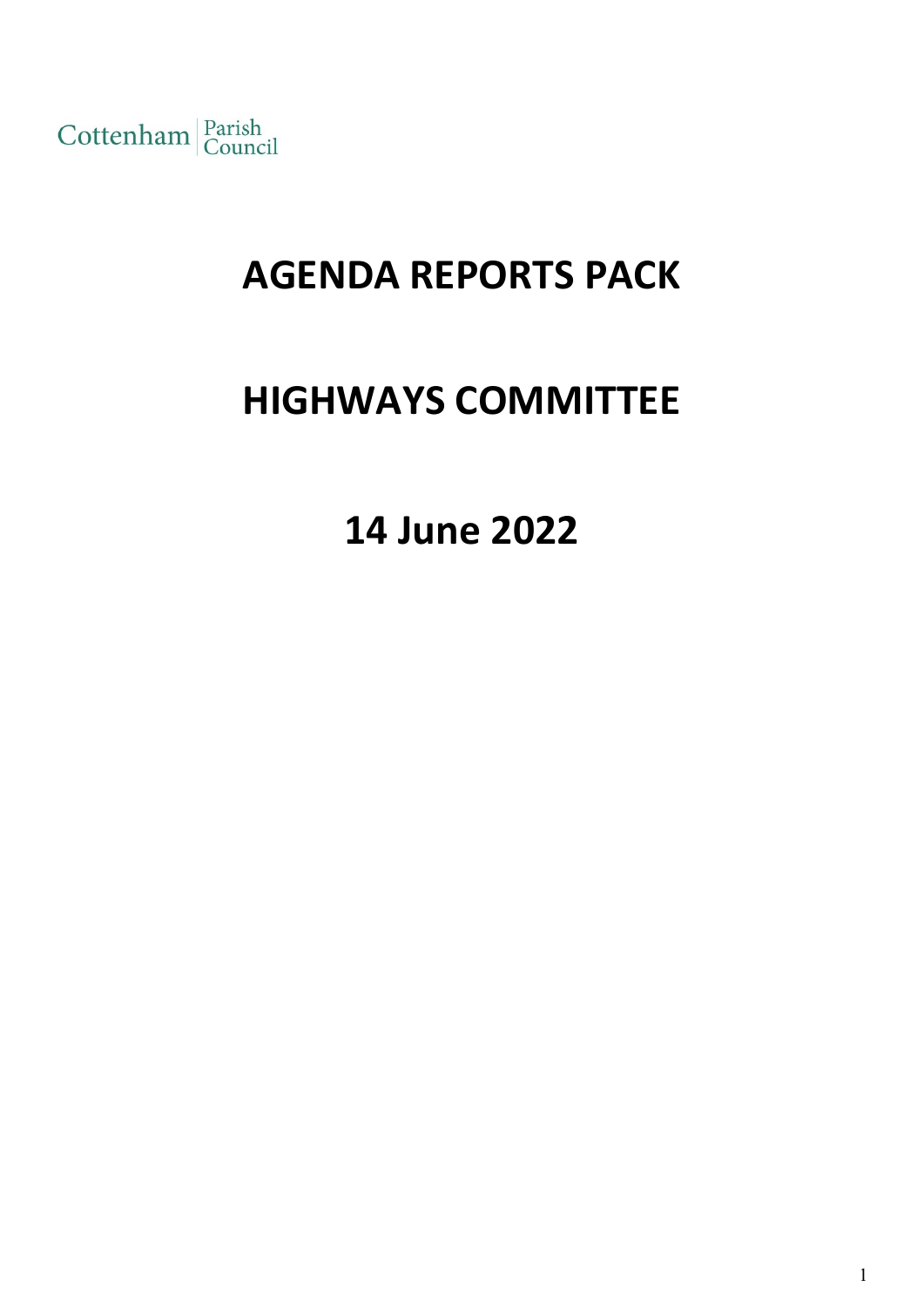#### **Draft Highways Committee Meeting Minutes**

Meeting held at the Village Hall on Tuesday 22<sup>nd</sup> March 2022 at 7.30pm

**Present:** Cllrs Jones (Chair), Collinson, Loveluck, Ward, and the Assistant Clerk. **In attendance:** Cllr Bolitho

- **22H/012. Chairman's Introduction and Apologies-** Apologies accepted from Cllr Hewitt (sick).
- **22H/013. Public participation** Cllr Bolitho in attendance re: item 22H/017. Cycle stands.
- **22H/014. To accept Declarations of Interest and Dispensations** None given.
- **22H/015. Minutes** Resolution that the minutes of the Committee meeting held on 25<sup>th</sup> January 2022 be signed as a correct record. Proposed Cllr Loveluck and seconded by Cllr Ward. **RESOLVED**.
- **22H/016. Reports**
	- **Clerk's report -** Assistant Clerk ran through report, and correspondence received re: speeding on Rook Street. Flooding on Denmark Road to be raised at next liaison meeting with LHO.
	- **Major Developments –** As per reports pack.
	- **LHI update –** No date yet for work to begin, cannot take place until Persimmon have finished their upcoming footpath works on Oakington Road.
	- **Community transport scheme –** Following Cllr Henderson's resignation, a volunteer is needed to draft terms of reference for the working group.
	- **Cycle stands at Fen Reeves –** concern expressed over safety of cycling to Fen Reeves, recent volunteers for OLNW project were directed to access Fen Reeves via Brookfields. Need to check original application to see if WARG field was included as a location. Money may have to be returned if not used to install cycle stands at Fen Reeves.
	- **20mph scheme –** Waiting for strategy to be published by CCC in July, likely to be similar to current LHI scheme, but with separate funding stream. Still need to decide scope of area proposed; could be presented at Fen Edge Festival to gauge public opinion. Cllr Jones to arrange informal meeting to decide scope, for approval at the next Highways Committee meeting.
- **22H/017. Cycle stands –** To consider proposals for cycle stands at Shaun's Convenience Store/Post Office, Les Ward's/the Hopbine, and Gawthroup & Sons Butchers by Cambridgeshire County Council. Assistant Clerk ran through proposals; No longer proposing stands at Co-op, as they have installed own racks. Limited scope for other locations on the High Street, CCC have suggested removal of one parking bay by Les Wards/the Hopbine, to install cycle stands; they have a temporary stand that can be used to trial the location before installing permanent stands. They also changed location of stands in the Pound, to outside the Post Office. Cllr Bolitho expressed concern regarding locating cycle stands in the Pound; limited space for vehicles to turn around currently. Also concerned that bin outside Post Office would need removing to accommodate stands; CCC would contact SCDC to move bin, rather than remove. Cllr Bolitho left the meeting at 8.10pm. Agree to trialling stands in layby but would need sensitive communication with residents and nearby businesses. Discussion regarding proposals from Redrow to site additional cycle stands in various locations. Need to contact Redrow for an update on these; and find out if there is scope to change location of some of them. Resolution to accept proposals from Cambridgeshire County Council for cycle stands at Shaun's Convenience Store/Post Office, Gawthroup & Sons Butchers, and to trial a temporary cycle stand outside Les Ward's/the Hopbine. Proposed Cllr Loveluck and seconded by Cllr Ward. **RESOLVED.**
- **22H/018. Annual Parish Meeting**  to consider items to report at APM on 25th April 2022 Discussion regarding items to include in report for APM, Cllr Jones to draft the report.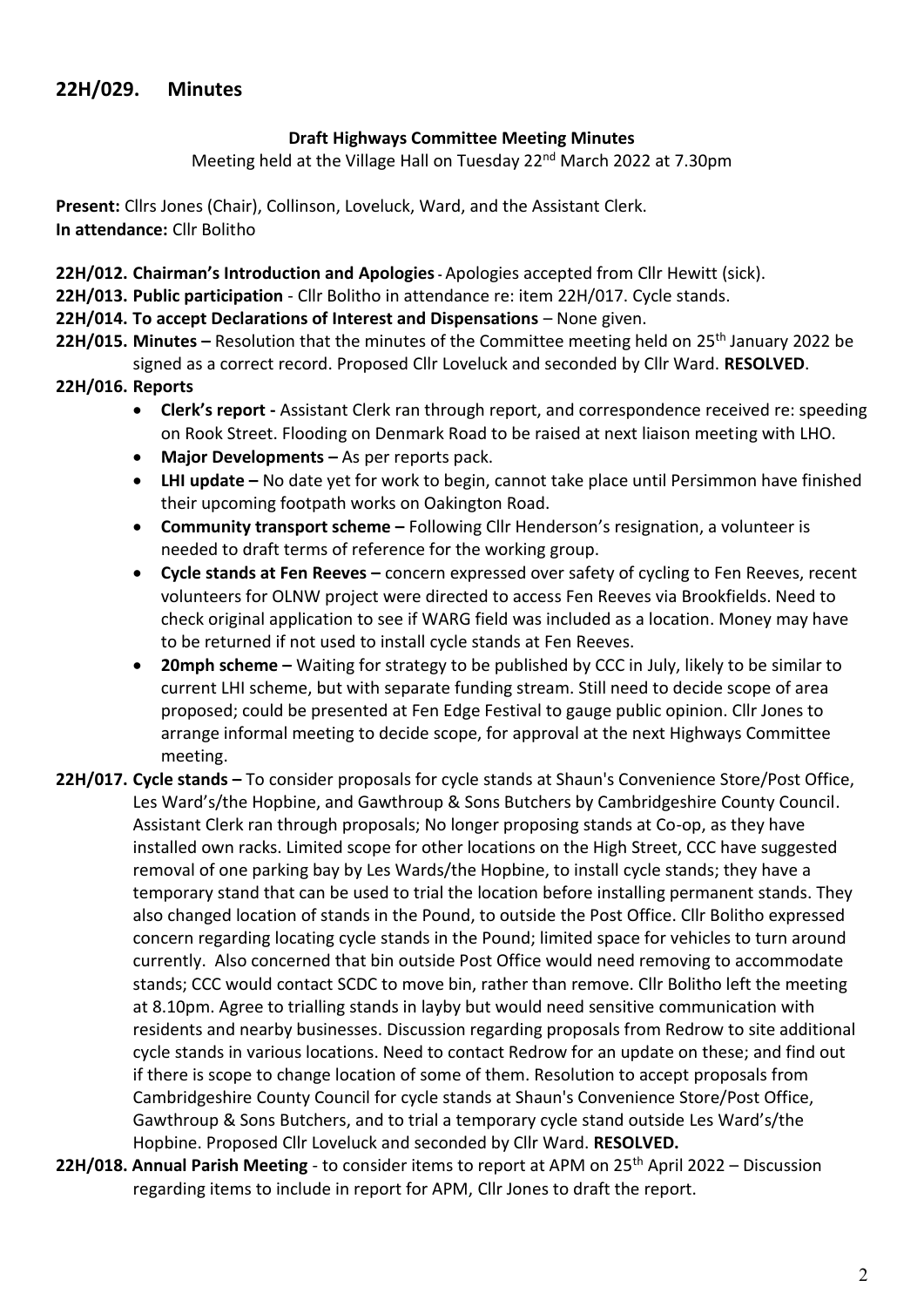- **22H/019**. **Review of Four-year Highways Strategy –** Current version of Highways strategy was briefly reviewed, and amendments suggested. Cllr Loveluck to draft update, to be reviewed at next committee meeting.
- **22H/020**. **WOW: walk to school challenge** To consider working with the Primary School to participate in WOW: walk to school challenge and encourage active travel to school. Scheme and cost of participating was discussed; school could apply to Parish Council for grant to help cover cost of participating. FECA could also be approached for help with funding. Clerk to contact Primary School to discuss participating in scheme.
- **22H/021**. **Signing of S106 indemnity form -** Resolution to sign S106 indemnity form for Public Transport Infrastructure Contribution, from development of land on Oakington Road. Proposed Cllr Ward and seconded by Cllr Collinson. **RESOLVED.**
- **22H/022. Considerations for next meeting -** Four-year Highways Strategy, 20mph zone proposal, progress

on Oakington Road Cycle path.

**22H/023. Date of next meeting** - 14<sup>th</sup> June 2022

**22H/024. Close of Meeting** – 8.40pm

|  | <b>Signed</b> | (Chair) Date |
|--|---------------|--------------|
|--|---------------|--------------|

**22H/030. Reports**

**Clerks report**

**(LHO = Highways Officer, AC = Assistant Clerk) Anything in bold is new or an update**

- Blocked Gullies 16/09 Still waiting for outstanding gully cleansing; gullies taking longer to cleanse than previously, and large backlog of work. Some jetting has been carried out on Beach Road, and Lambs Lane. Reporting system currently being updated, LHO will have a clearer picture of which areas have been covered. Cyclic cleansing of system due to take place in quarter 4: Jan-March. Some work started wk beginning 24/1 1/4/22 Gulley cleansing still in process. LHO will audit after the cleansing crews have finished.
- 1/4/22 LHI work on Oakington Rd to be scheduled after Persimmon work has been completed
- Overgrown bushes: strip along 10 Brenda Gautrey Way– 1/4/22 LHO waiting for confirmation of ownership from relevant dept. (delays due to staffing issues) If belongs to Highways, can be cut back by volunteers. Lee Close and strip between Franklin gardens/High Street raised with LHO at liaison meeting.
- Missing bollards from outside Cottenham Club raised in Highways liaison meeting. 1/4/22 Difficult to replace, as difficulty sourcing Cambridge bollards, could be replaced with plastic ones.
- Cllr Loveluck and Assistant Clerk met with reps from CCC on 10<sup>th</sup> February, to discuss locations of Active travel funded cycle racks by the Butchers, Co-op, and the Pound. Updated locations (Butchers, outside Post Office, and by Les Ward/ Hopbine) approved by CPC Highways Committee N.B. This will include trialling a rack in one of the laybys, to gauge public opinion. **Cycle racks outside Post Office have been installed.**
- Cllr Ward has contacted skip company re: sweeping of cycle path along Histon Road
- Areas raised with LHO for line painting include bays outside PO, markings outside primary school, fire station, round-abouts and zebra crossings by the Green.
- CPS has been contacted re. the WOW Walk to School scheme.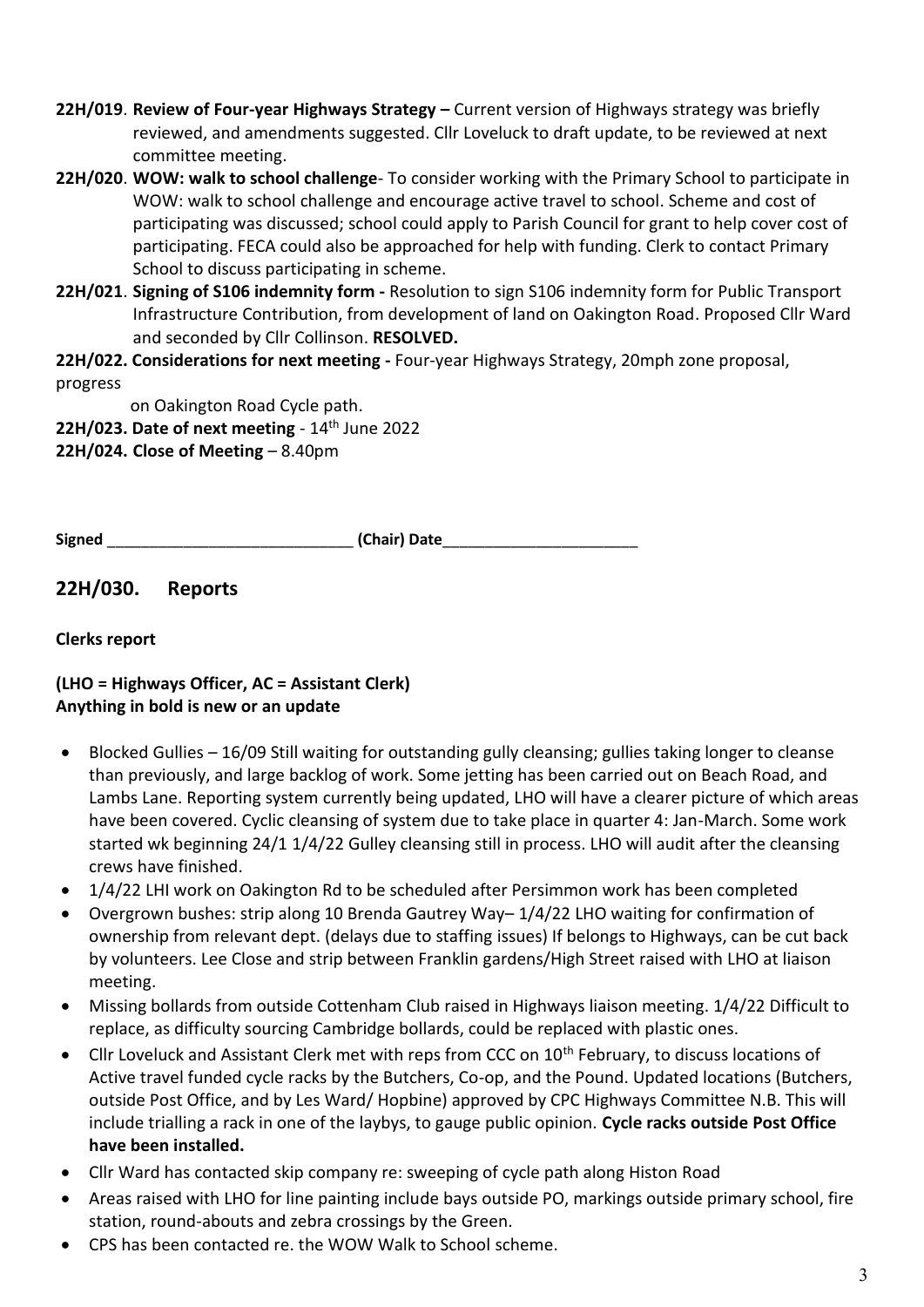- **Village Signs/speed signs still not re-installed on Oakington Road.**
- **Next Liaison meeting with LHO taking place Thursday 23rd June.**

#### **Major Developments**

**Persimmon** – works for the pavement now completed, however other works, such as 40mph buffer still outstanding.

**Bellway** – they are being pressed hard to produce schedule for Histon Road cyclepath works. The s278 has been signed. Arranging meeting with designer and County inspector. They now need to book the road space – this will be impacted by Cadent doing works in the vicinity over the summer.

**Redrow** – 17 occupations and 12 more due during June.

**Tilia** – various conditions in the process of being of being discharged. Looking to be on site end of May/early June.

Next developer liaison meeting is July, date TBD.

#### **Community Transport Scheme**

Conversation took place with Gavin Moulton, Community Transport Officer from Cambridgeshire & Peterborough Combined Authority. He recommended getting a third-party operator in to run it as a trialdue to the licencing needed to run a transport scheme. Section 19 and section 22 permits let organisations charge for not-for-profit transport services without holding a PSV operator's licence.

Section 19 permits are either 'standard permits' for vehicles which are adapted to carry no more than 16 passengers (excluding the driver) or 'large bus permits' for vehicles which are adapted to carry 17 or more passengers. These permits may be granted to organisations that operate vehicles without a view to profit to transport their members, or people whom the organisation exists to help. Section 19 permit vehicles can't be used to carry members of the general public.

Section 22 permits are issued to bodies concerned for the social and welfare needs of one or more communities. They operate vehicles without a view to profit and use those vehicles to provide a community bus service. Unlike section 19 permit vehicles, community bus services are 'local bus services' and can carry the general public. Local bus services are defined as services using public service vehicles for the carriage of passengers by road at separate fares on which passengers may travel for less than 15 miles.

More information on section 19 and 22 permits can be found here: [https://www.gov.uk/government/publications/section-19-and-22-permits-not-for-profit-passenger](https://www.gov.uk/government/publications/section-19-and-22-permits-not-for-profit-passenger-transport/section-19-and-22-permits-not-for-profit-passenger-transport#annex-1---designated-bodies)[transport/section-19-and-22-permits-not-for-profit-passenger-transport#annex-1---designated-bodies](https://www.gov.uk/government/publications/section-19-and-22-permits-not-for-profit-passenger-transport/section-19-and-22-permits-not-for-profit-passenger-transport#annex-1---designated-bodies)

The Parish Council article in the latest issue of the Cottenham Newsletter mentions the Community Transport Scheme, and asks interested residents to get in touch if interested in getting involved. It could also be promoted on the PC stand at the Fen Edge Festival.

### **Bus Shelters**

Cottenham Parish Council owns several bus shelters in the village. One of the shelters on the High Street has been vandalised, and there is currently no budget line for maintenance of bus shelters. We have around £8000 of S106 money which was received from Bellway "for maintenance of bus shelter on Rampton Road". We may need clarification for how exactly this can be spent. There may be a similar amount due from Persimmon. Both Redrow and Tilia S106 agreements include payments towards bus stop maintenance on Lambs Lane.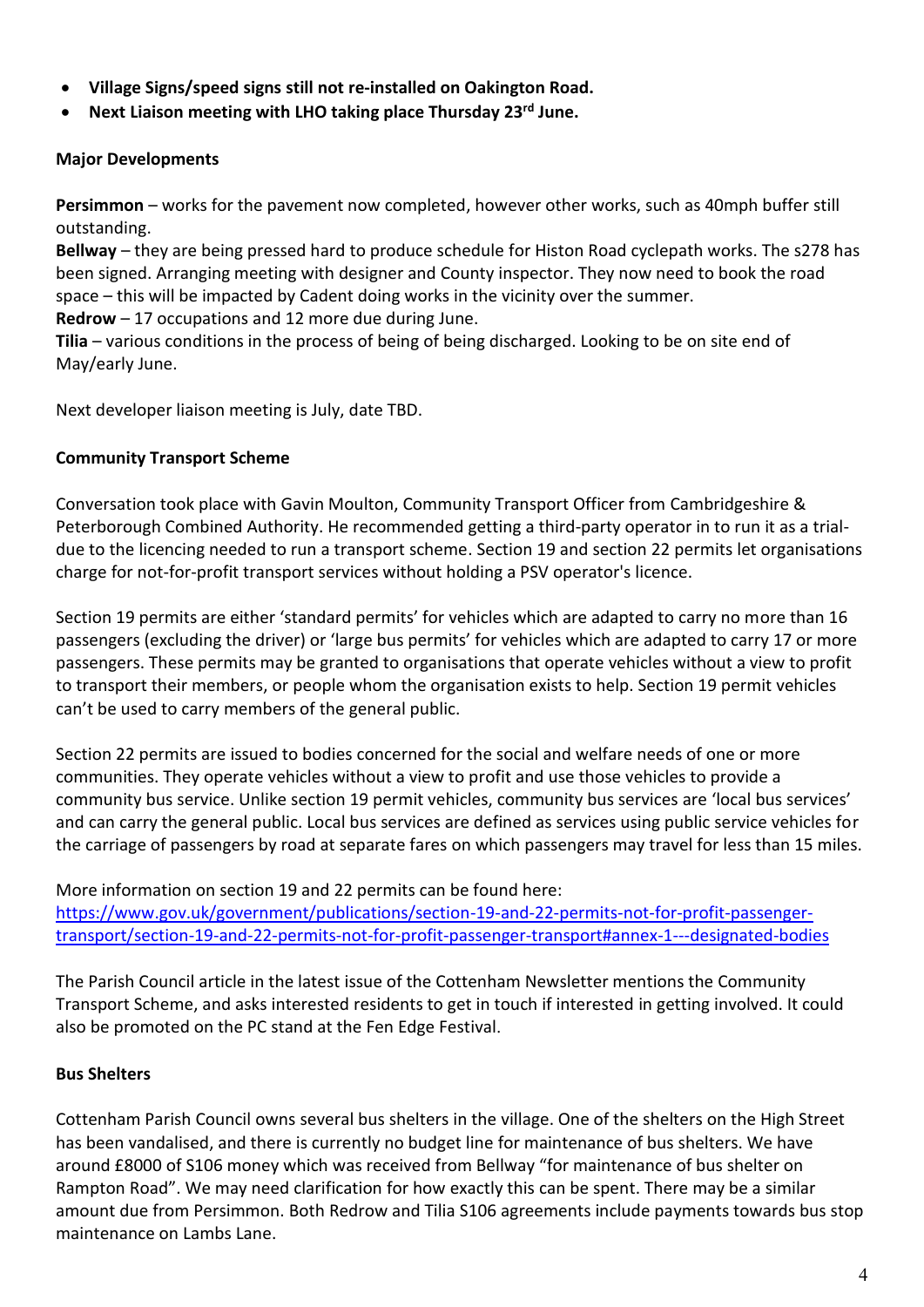## **22H/031. 20mph Zone – to review possible options for a 20mph zone within the village**

Zones proposed for discussion

- Ring & Core Village Zone bounded by ring from Histon Rd/ High St. Mini Roundabout, High St. to Lambs La., Lambs La. To Rampton Rd., Rampton Rd to Histon Rd/ High St. Mini Roundabout – with High St extension to Broad La. Roundabout (zone 1, red)
- The Lanes & Denmark Rd Zone bounded by Denmark Rd. from to Rooks St., Rooks St. to High St (zone 2 – blue)
- Broad La to Tennison Manor, Birds Estate & Victory Way/ Stevens Close (zone 3, purple)



Note other activities that 20mph will fit with

- Rampton Rd cycle path, new zebra crossing, build-out and toucan crossing
- Oakington Rd –cycle path, new street lighting, 40mph buffer, new build out
- Histon Rd Road marking improvements, Cycle path planned/ in design, opportunities for build-out
- High St. On and off-road cycle racks Post Office, Gothic House layby, Butcher

**Resolution to agree three potential zones for a 20mph limit:**

- **zone 1: ring & core Village – zone bounded by ring from Histon Rd/ High St. Mini Roundabout, High St. to Lambs Lane, Lambs Lane To Rampton Rd., Rampton Rd to Histon Rd/ High St. Mini Roundabout – with High St extension to Broad La. Roundabout**
- **zone 2: The Lanes & Denmark Rd – Zone bounded by Denmark Rd. from to Rooks St., Rooks St. to High St**
- **zone 3: Broad Lane to Tennison Manor, Birds Estate & Victory Way/ Stevens Close**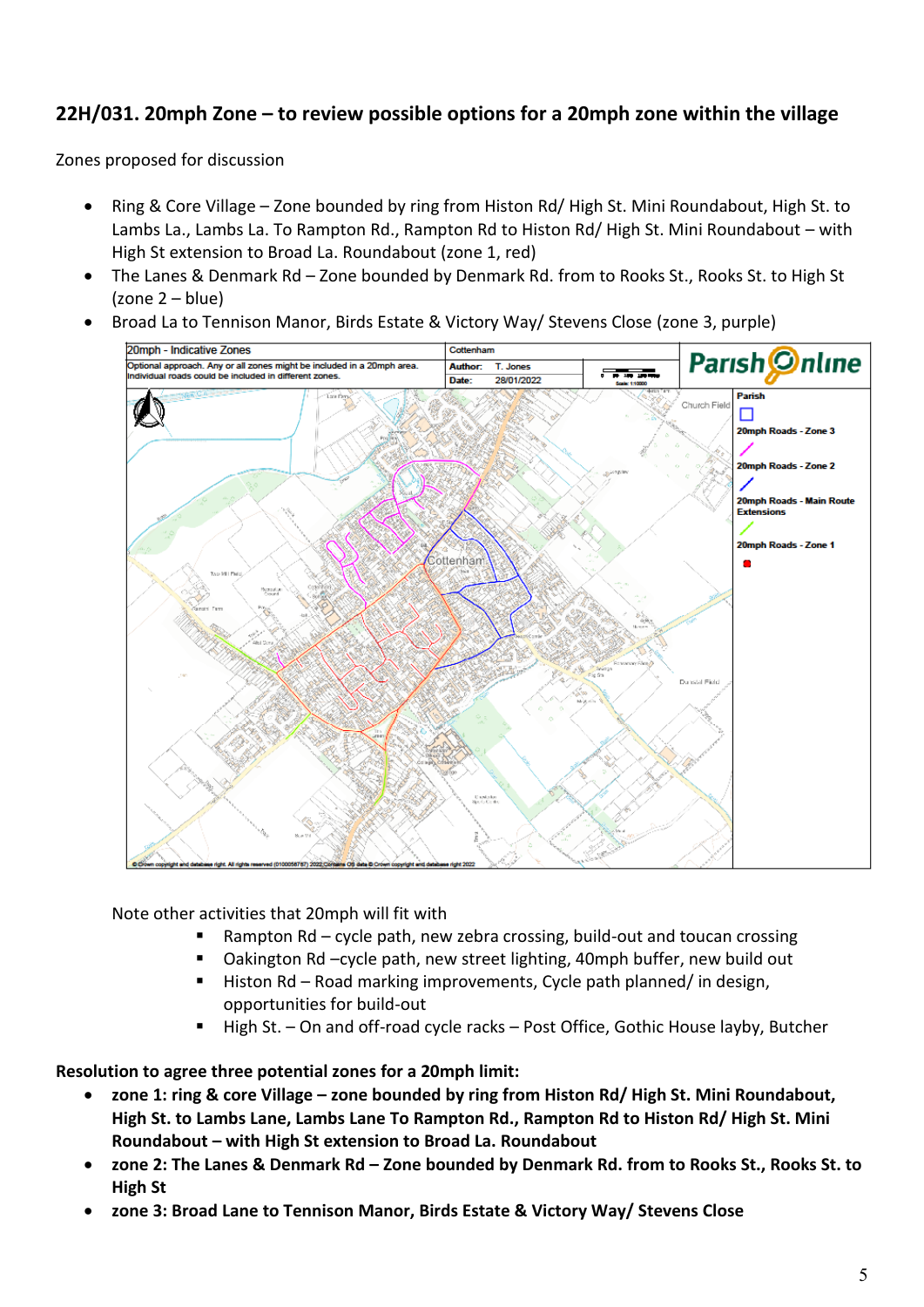## **22H/032. CCC Transport Strategy Stakeholder Engagement Survey -**

Subject: CCC Transport Strategy Stakeholder Engagement Survey 2022

Dear All,

The Transport Strategy team at Cambridgeshire County Council is developing three transport strategies that will set the County Council's transport policy approach for the districts of Fenland and Huntingdonshire, and for active travel across the whole county. We would welcome key stakeholder input in to the following draft strategies:

- Draft Fenland Transport Strategy
- Draft Huntingdonshire Transport Strategy
- Draft Cambridgeshire's Active Travel Strategy

The stakeholder engagement survey is now live, and will close on Sunday 19th June. We welcome your response for any combination of the three strategies dependent on your interest and you will be able to select which ones you'd like to fill out at the start of the survey.

You can access the survey here: [CCC Transport Strategy Stakeholder Engagement Survey](https://www.smartsurvey.co.uk/s/6AR2HT/)

We understand some parish councils will not meet until after the deadline and will accept late responses for parish councils this will affect. Please do let us know if you plan to send a late response.

Please note, this is a discreet stakeholder exercise to allow input from key stakeholders at this stage of the drafting process so comments and ideas can be considered in a final review of the draft strategies. Formal public consultation will take place later in the year when the opportunity for a formal consultation response will be possible for the wider public.

If you have any questions please do get in touch at transport.plan@cambridgeshire.gov.uk.

Kind regards, Transport Strategy Team Transport Strategy & Funding Cambridgeshire County Council Email: [transport.plan@cambridgeshire.gov.uk](mailto:transport.plan@cambridgeshire.gov.uk)

### **Deadline: 19th June**

## **22H/033. A New Road Classification for Cambridge consultation**

Consultation on a new road classification for Cambridge

We are consulting on a new road classification for Cambridge that would change the categorisation of roads in the city, and we want to hear your views to help shape it.

A new road classification for the city gives us an opportunity to make a major change to the way that traffic and people use roads and streets to move around the city. Space on the roads could be freed up for more frequent and reliable public transport. It could also create a safer and more attractive environment for people walking, cycling or using other methods of active travel.

There are six proposed classifications of road. Different means of transport, whether motorised or active, would have different degrees of access to these. You are invited to give your views on the overall approach and the proposed classifications.